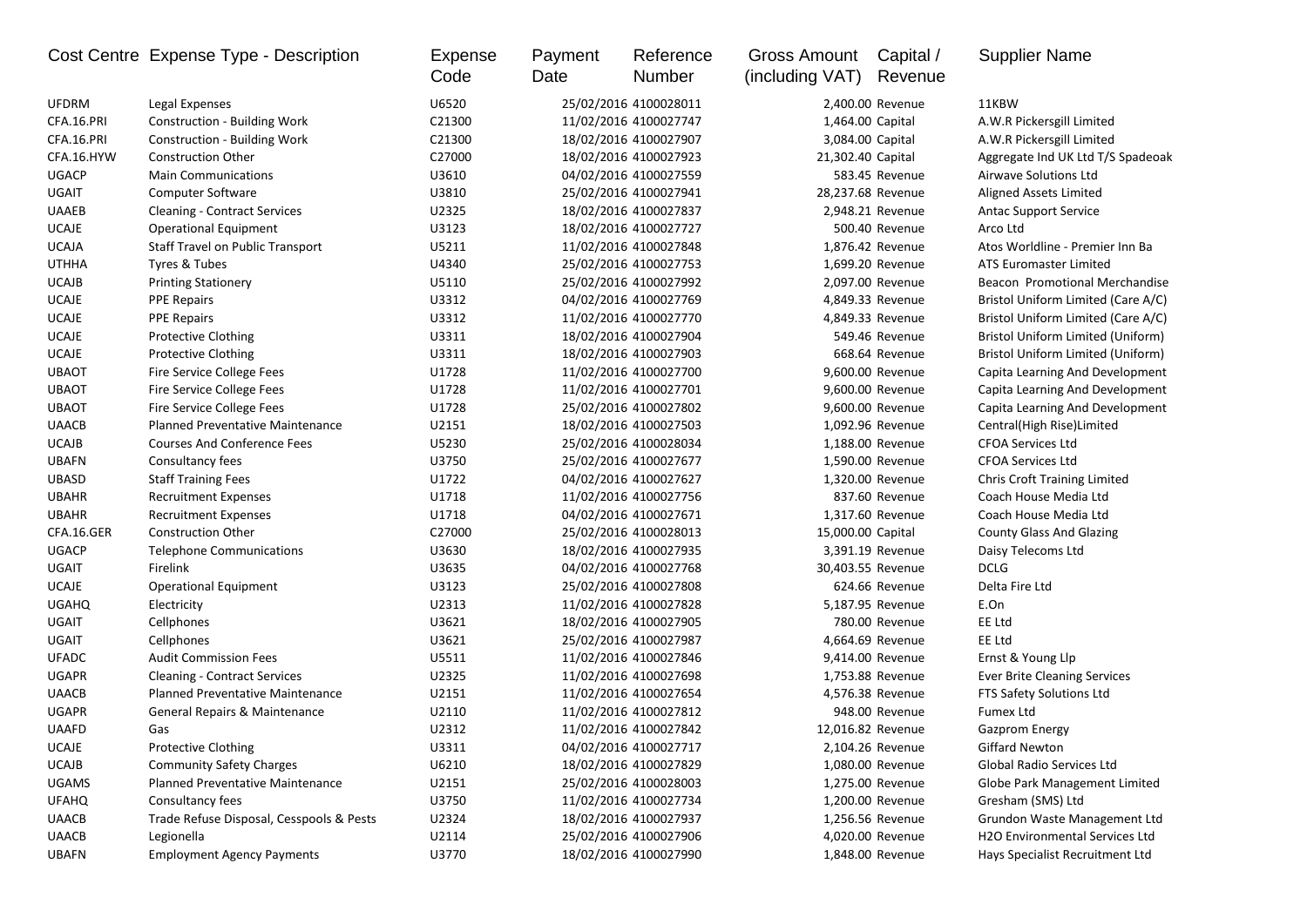|              | Cost Centre Expense Type - Description   | <b>Expense</b><br>Code | Payment<br>Date | Reference<br>Number   | Gross Amount<br>(including VAT) | Capital /<br>Revenue | <b>Supplier Name</b>                 |
|--------------|------------------------------------------|------------------------|-----------------|-----------------------|---------------------------------|----------------------|--------------------------------------|
| <b>UGAAS</b> | <b>Property Management Consultant</b>    | U3539                  |                 | 04/02/2016 4100027743 |                                 | 999.60 Revenue       | Hub Professional Services Ltd        |
| <b>UGAAS</b> | <b>Property Management Consultant</b>    | U3539                  |                 | 04/02/2016 4100027744 |                                 | 999.60 Revenue       | Hub Professional Services Ltd        |
| <b>UGAAS</b> | <b>Property Management Consultant</b>    | U3539                  |                 | 18/02/2016 4100027911 |                                 | 999.60 Revenue       | Hub Professional Services Ltd        |
| CFA.16.MKP   | <b>Construction Other</b>                | C27000                 |                 | 04/02/2016 4100027742 | 2,400.00 Capital                |                      | Hub Professional Services Ltd        |
| <b>UGAPR</b> | <b>Property Management Consultant</b>    | U3539                  |                 | 18/02/2016 4100027805 |                                 | 3,000.00 Revenue     | Hub Professional Services Ltd        |
| <b>UGAPR</b> | <b>Property Management Consultant</b>    | U3539                  |                 | 18/02/2016 4100027910 |                                 | 5,994.00 Revenue     | Hub Professional Services Ltd        |
| <b>UGAHQ</b> | Electricity                              | U2313                  |                 | 18/02/2016 4100027891 |                                 | 545.16 Revenue       | Imserv Europe Ltd                    |
| UGAIT        | Computer Software                        | U3810                  |                 | 04/02/2016 4100027382 |                                 | 2,400.00 Revenue     | Inphase Limited                      |
| <b>UGACP</b> | Computer Software                        | U3810                  |                 | 04/02/2016 4100027716 | 19,068.00 Revenue               |                      | Inphase Limited                      |
| UBASD        | <b>Training Equipment</b>                | U3713                  |                 | 25/02/2016 4100027949 |                                 | 1,123.20 Revenue     | Insight Direct (UK) Ltd              |
| <b>UGAPR</b> | General Repairs & Maintenance            | U2110                  |                 | 11/02/2016 4100027813 |                                 | 522.00 Revenue       | <b>Instant Doors</b>                 |
| <b>UGAPR</b> | <b>General Repairs &amp; Maintenance</b> | U2110                  |                 | 11/02/2016 4100027739 |                                 | 717.60 Revenue       | <b>Instant Doors</b>                 |
| UGAFL        | Consultancy fees                         | U3750                  |                 | 11/02/2016 4100027855 |                                 | 1,159.50 Revenue     | Intelligent Data Systems             |
| CFA.16.WIN   | <b>Construction Other</b>                | C27000                 |                 | 11/02/2016 4100027774 | 1,192.80 Capital                |                      | Jet Contruction (MK) Ltd             |
| CFA.16.WIN   | <b>Construction Other</b>                | C27000                 |                 | 11/02/2016 4100027832 | 1,718.40 Capital                |                      | Jet Contruction (MK) Ltd             |
| CFA.16.WIN   | <b>Construction Other</b>                | C27000                 |                 | 25/02/2016 4100028016 | 2,334.22 Capital                |                      | Jet Contruction (MK) Ltd             |
| CFA.16.WIN   | <b>Construction Other</b>                | C27000                 |                 | 11/02/2016 4100027818 | 5,090.40 Capital                |                      | Jet Contruction (MK) Ltd             |
| CFA.16.WIN   | <b>Construction Other</b>                | C27000                 |                 | 11/02/2016 4100027773 | 19,519.20 Capital               |                      | Jet Contruction (MK) Ltd             |
| CFA.16.WIN   | <b>Construction Other</b>                | C27000                 |                 | 11/02/2016 4100027841 | 19,519.20 Capital               |                      | Jet Contruction (MK) Ltd             |
| <b>UBADR</b> | <b>Driver Training</b>                   | U1730                  |                 | 18/02/2016 4100027703 |                                 | 1,050.00 Revenue     | JLD Driver Training Limited          |
| <b>UCASR</b> | <b>Operational Equipment</b>             | U3123                  |                 | 25/02/2016 4100028006 |                                 | 1,320.00 Revenue     | K.T.C Fire Workshops                 |
| <b>UAACG</b> | <b>Fire House Training</b>               | U1724                  |                 | 04/02/2016 4100027418 |                                 | 1,258.39 Revenue     | Kidde Fire Trainers GMBH             |
| <b>UGACP</b> | <b>Printing Stationery</b>               | U5110                  |                 | 04/02/2016 4100027694 |                                 | 1,116.83 Revenue     | Konica Minolta                       |
| <b>UGACP</b> | <b>Printing Stationery</b>               | U5110                  |                 | 18/02/2016 4100027934 |                                 | 1,738.18 Revenue     | Konica Minolta                       |
| <b>UGACP</b> | <b>Printing Stationery</b>               | U5110                  |                 | 18/02/2016 4100027933 |                                 | 1,826.24 Revenue     | Konica Minolta                       |
| UGAFL        | Car Leasing                              | U4219                  |                 | 04/02/2016 4100027580 |                                 | 662.98 Revenue       | Lex Autolease Ltd                    |
| UGAFL        | Car Leasing                              | U4219                  |                 | 25/02/2016 4100028035 |                                 | 1,075.36 Revenue     | Lex Autolease Ltd                    |
| UGAFL        | Car Leasing                              | U4219                  |                 | 04/02/2016 4100027584 |                                 | 1,242.53 Revenue     | Lex Autolease Ltd                    |
| UGAFL        | Car Leasing                              | U4219                  |                 | 04/02/2016 4100027583 |                                 | 2,064.67 Revenue     | Lex Autolease Ltd                    |
| UGAFL        | Car Leasing                              | U4219                  |                 | 04/02/2016 4100027587 |                                 | 2,167.97 Revenue     | Lex Autolease Ltd                    |
| UGAFL        | Car Leasing                              | U4219                  |                 | 04/02/2016 4100027723 |                                 | 3,549.31 Revenue     | Lex Autolease Ltd                    |
| UGAFL        | <b>Contracted Maintenance</b>            | U4382                  |                 | 25/02/2016 4100028041 | 13,139.14 Revenue               |                      | Lex Autolease Ltd                    |
| UGAFL        | Car Leasing                              | U4219                  |                 | 04/02/2016 4100027722 | 14,221.87 Revenue               |                      | Lex Autolease Ltd                    |
| <b>UAAFC</b> | Rents, wayleaves & Hire of Premises      | U2510                  |                 | 18/02/2016 4100027847 | 19,136.06 Revenue               |                      | London & Quadrant Housing Trust      |
| <b>UGAHQ</b> | <b>Printing Stationery</b>               | U5110                  |                 | 18/02/2016 4100027676 |                                 | 1,489.43 Revenue     | Lyreco UK Limited                    |
| <b>UGACP</b> | Cellphones                               | U3621                  |                 | 18/02/2016 4100027683 |                                 | 2.718.10 Revenue     | Misco                                |
| <b>UGAHQ</b> | <b>Property Management Consultant</b>    | U3539                  |                 | 11/02/2016 4100027637 |                                 | 3,600.00 Revenue     | Oakleaf Technical Service Ltd        |
| <b>UCAST</b> | <b>Consultancy Fees</b>                  | U5513                  |                 | 25/02/2016 4100028044 | 13,851.48 Revenue               |                      | <b>Opinion Research Services Ltd</b> |
| <b>UBADR</b> | <b>Driver Training</b>                   | U1730                  |                 | 11/02/2016 4100027640 |                                 | 700.00 Revenue       | Oxfordshire County Council           |
| <b>UAACB</b> | <b>Window Cleaning</b>                   | U2323                  |                 | 11/02/2016 4100027830 |                                 | 800.00 Revenue       | P French                             |
| UGAFF        | Diesel Oil - Gas Oil                     | U4320                  |                 | 25/02/2016 4100028040 |                                 | 844.14 Revenue       | Pace Fuelcare Ltd                    |
| UGAFF        | Diesel Oil - Gas Oil                     | U4320                  |                 | 04/02/2016 4100027706 |                                 | 1,258.76 Revenue     | Pace Fuelcare Ltd                    |
| UGAFF        | Diesel Oil - Gas Oil                     | U4320                  |                 | 11/02/2016 4100027868 |                                 | 1,430.10 Revenue     | Pace Fuelcare Ltd                    |
|              |                                          |                        |                 |                       |                                 |                      |                                      |